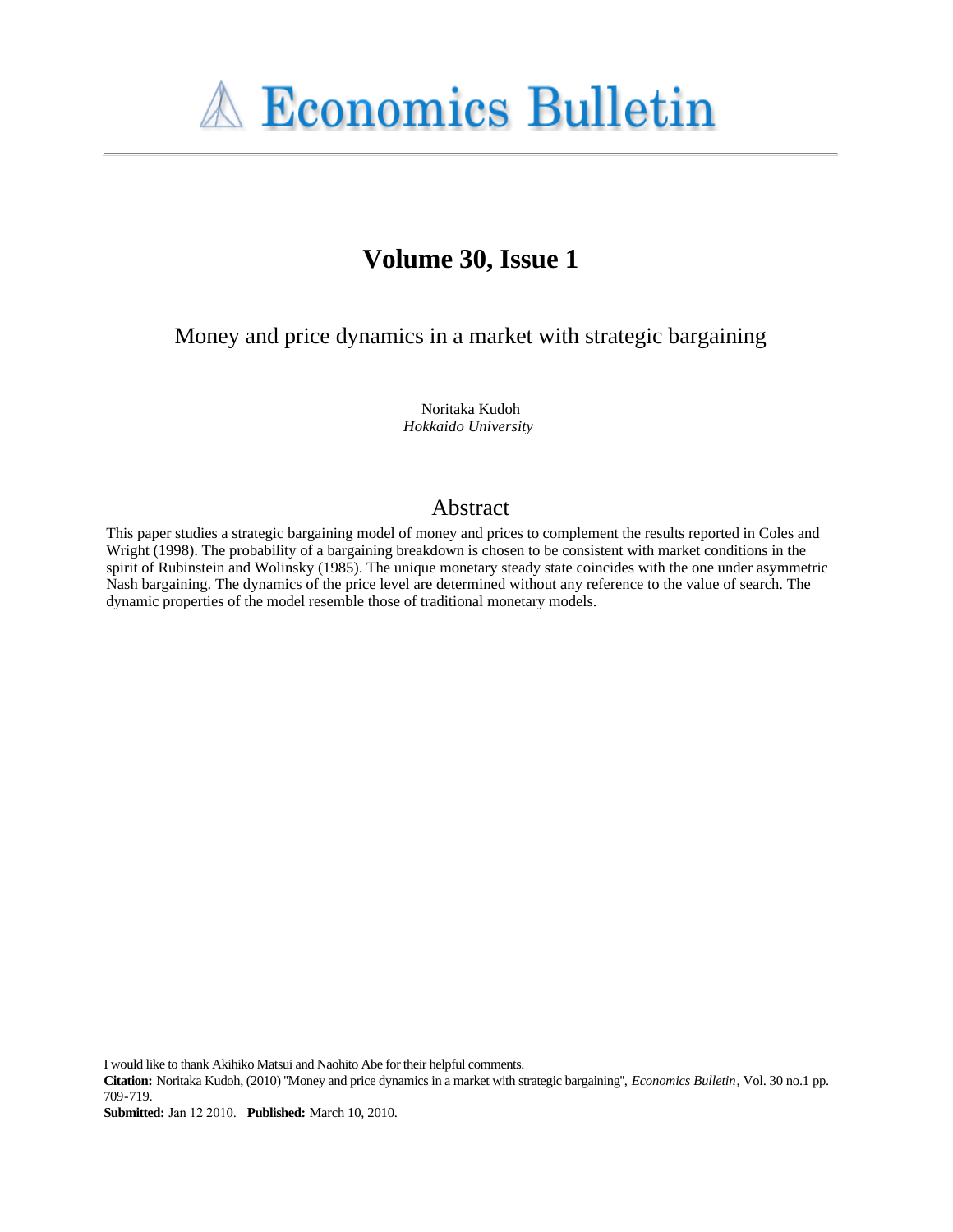### 1 Introduction

The purpose of this paper is to study the dynamics of the price level using a model where traders within the model choose the prices of their goods rather than relying on the Walrasian auctioneer. To that end, this paper provides results that complement those reported in Coles and Wright (1998). In particular, it introduces a random proper version of Rubinstein and Wolinsky's (1985) bargaining game into Coles and Wright's (1998) monetary search model.

In Coles and Wright (1998), the price dynamics are derived using a random-proposer version of Rubinstein's (1982) bargaining game, in which there is no bargaining breakdown. They also considered a bargaining process similar to Rubinstein and Wolinsky (1985). However, their choice of the probability of a bargaining breakdown was arbitrary. In addition, they focused on the price dynamics with Rubinstein's (1982) bargaining game.

In this paper, I modify the model of Coles and Wright (1998) so that the probability of a bargaining breakdown is chosen to be consistent with market conditions (i.e., the numbers of buyers and sellers in the market). In other words, the bargaining process reflects additional information about the market.

The steady state bargaining outcome coincides with the one under asymmetric Nash bargaining. There is a unique monetary steady state characterized as a "source" and a hyperinflationary path leading to the non-monetary steady state, just as in the traditional monetary models, in which money is valued because it is in the utility function (Obstfeld and Rogoff, 1983).

#### 2 The Model

The economy is populated by a continuum of infinitely lived agents whose measure is normalized to unity. There are  $k > 2$  types of goods and k types of agents. Type i agent is defined as an agent whose consumption good is indexed by i and production good is  $i + 1$ (modulo k). The instantaneous utility from consuming q units of the good is  $U(q)$ , where  $U(0) = 0, U' > 0$ , and  $U'' \leq 0$ . If agent i is to produce, then the utility cost of producing q units of the good is  $c^{i}(q) = c(q)$  for any i, with  $c(0) \geq 0$ ,  $c' > 0$ , and  $c'' \geq 0$ . A fraction M of the total population has one unit of fiat money  $(i.e.,$  buyers). The complementary fraction  $1-M$  of the population is endowed with a production opportunity (*i.e.*, sellers). No agent is allowed to hold more than one unit of money. Since one unit of fiat money is exchanged for q units of a certain commodity,  $1/q \equiv p$  is the price level.

Time is continuous, but for convenience a sufficiently short length of time  $\Delta$  is considered as a period. The Poisson arrival rate at which an agent meets another is  $\alpha$  so that during a small period of time  $\Delta$  the probability that a buyer meets a seller is  $\alpha\Delta(1-M)$ . Upon meeting, a match is formed if and only if the seller has a good that is acceptable to the buyer. Similarly, the probability that a seller meets a buyer in a short period of length  $\Delta$  is  $αΔM$ .

With probability  $\alpha\Delta(1-M)/k$  the buyer meets a seller who has his/her consumption good. In this case, the buyer consumes the good and becomes a seller. With probability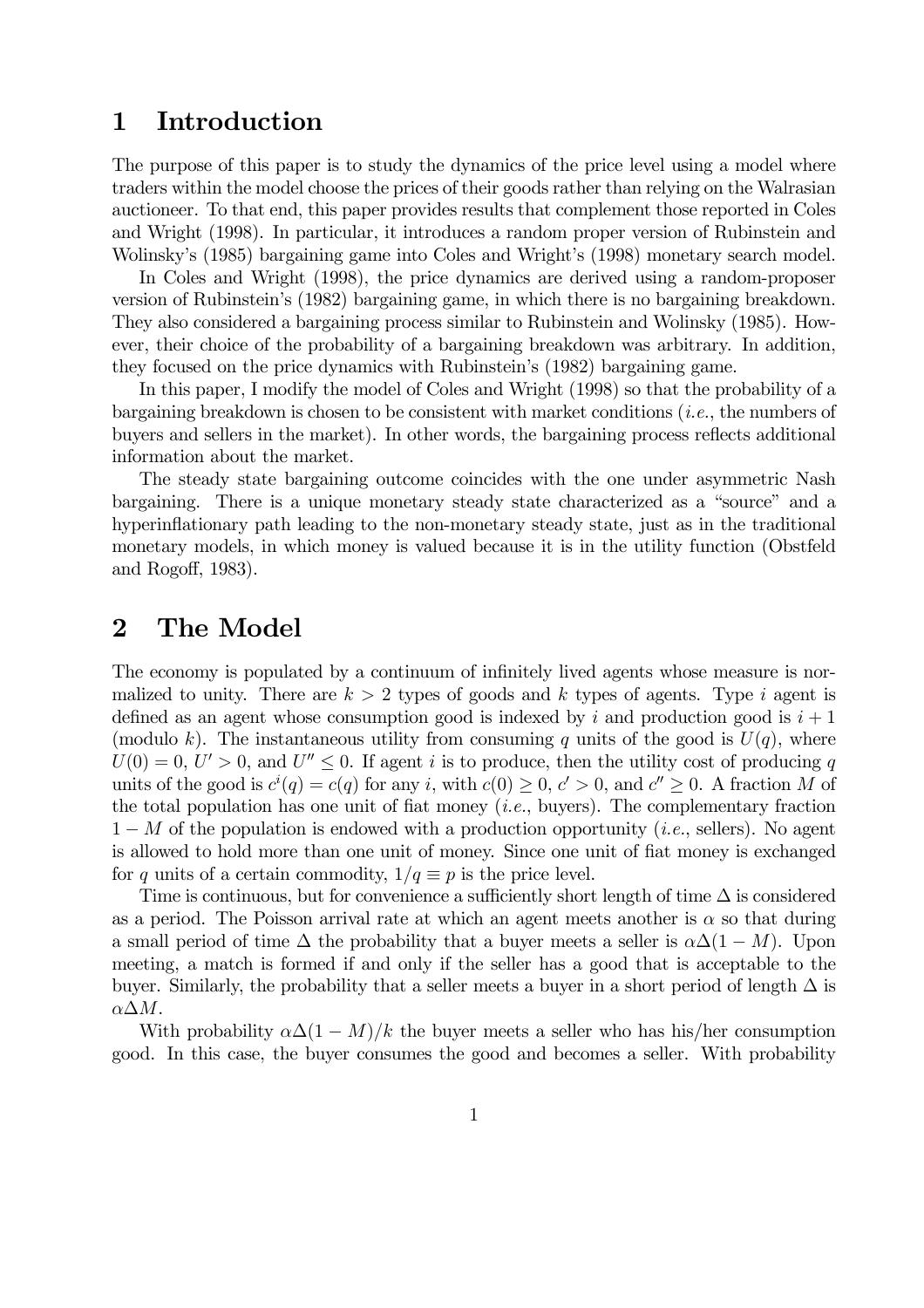$1 - \alpha \Delta (1 - M)/k$  the buyer finds no match and continues to search. Let  $V<sub>b</sub>(t)$  denote the value of search as a buyer and  $V_s(t)$  denote the value of search as a seller. The rate of time preference is  $r > 0$ .

Throughout the paper, I impose  $\alpha/k = 1$  for brevity. Then, the buyer's value of search is given recursively as  $V_b(t) = (1 + r\Delta)^{-1}\{(1-M)\Delta\}EU(q(t+\Delta)) + V_s(t+\Delta)\} + (1-\Delta(1-\Delta))$  $M$ ) $V_b(t + \Delta) + o(\Delta)$ , where  $EU(q(t + \Delta))$  is the expected utility from consumption and  $o(\Delta)/\Delta \to 0$  as  $\Delta \to 0$ . For rationality, it is necessary that all trades are voluntary. This requires that  $EU(q(t + \Delta)) + V_s(t + \Delta) > V_b(t + \Delta)$ . Similarly, the seller's value of search is given by:  $V_s(t) = (1+r\Delta)^{-1}\{\Delta M[-Ec(q(t+\Delta))+V_b(t+\Delta)]+(1-\Delta M)V_s(t+\Delta)+o(\Delta)\},$ where  $Ec(q(t+\Delta))$  is the expected cost of production. Rationality requires  $-Ec(q(t+\Delta))$ +  $V_b(t+\Delta) \geq V_s(t+\Delta).$ 

Let  $\Delta \rightarrow 0$  to obtain the following:

$$
rV_b = (1 - M)(EU(q) + V_s - V_b) + V_b,
$$
\n(1)

$$
rV_s = M(-Ec(q) + V_b - V_s) + \dot{V}_s,
$$
\n(2)

where  $\dot{V}_b \equiv \partial V_b / \partial t$  and  $\dot{V}_s \equiv \partial V_s / \partial t$ .

The bargaining game employed in this paper is a random proposer version of Rubinstein and Wolinsky (1985). In any period in which a buyer and a seller are matched, one of them is selected randomly to make an offer: the buyer makes an offer with probability  $\pi_b$ , and the seller makes an offer with probability  $\pi_s = 1 - \pi_b$ . After an offer is made, the respondent may either accept it or search for a new bargaining partner. Following Rubinstein and Wolinsky (1985), the present model adopts a bargaining game with *breakdowns*. Thus, if a new bargaining partner arrives during the bargaining process, then the current bargaining partner will be discarded in favor of the new one.

I seek a bargaining equilibrium similar to the immediate trade equilibrium (ITE) considered by Coles and Wright (1998) in which there exist reservation values  $q_s(t)$  and  $q_b(t)$ such that all sellers accept any offer  $q \leq q_s(t)$  and all buyers accept any offer  $q \geq q_b(t)$ . In addition, I follow Rubinstein and Wolinsky (1985) to assume that the strategies of the agents are semi-stationary, in which a trader submits the same offer or reply, irrespective of who his/her partner will be. See also Osborne and Rubinstein (1990, p.141.).

If a seller is to make an offer, he/she chooses  $q_b(t)$  such that a buyer is indifferent between accepting and rejecting the offer, given the value functions  $V_b$  and  $V_s$  and the length of the bargaining period  $\Delta$ . The seller must take into account the following. The buyer meets a new seller with probability  $\alpha\Delta(1-M)$ . Given that a match occurs, with probability  $1/k$  this new agent turns out to be a seller who has the buyer's consumer good. In this case, the buyer will discard his/her current bargaining partner in favor of his/her new partner and receive the expected payoff  $EU(q(t+\Delta)) + V_s(t+\Delta)$ , where the expected utility from consumption satisfies  $EU(q(t + \Delta)) = \pi_s U(q_b(t + \Delta)) + \pi_b U(q_s(t + \Delta))$  because in the next round the seller will make an offer  $q_b(t + \Delta)$  with probability  $\pi_b$  and the buyer will make an offer  $q_s(t+\Delta)$  with probability  $\pi_s$ . With probability  $(1-\alpha\Delta(1-M)/k)(1-\alpha\Delta M/k)$  neither the buyer nor the seller will find a new partner and they will continue to be matched in the next bargaining stage. In the next stage, the buyer makes a new offer with probability  $\pi_b$ , and the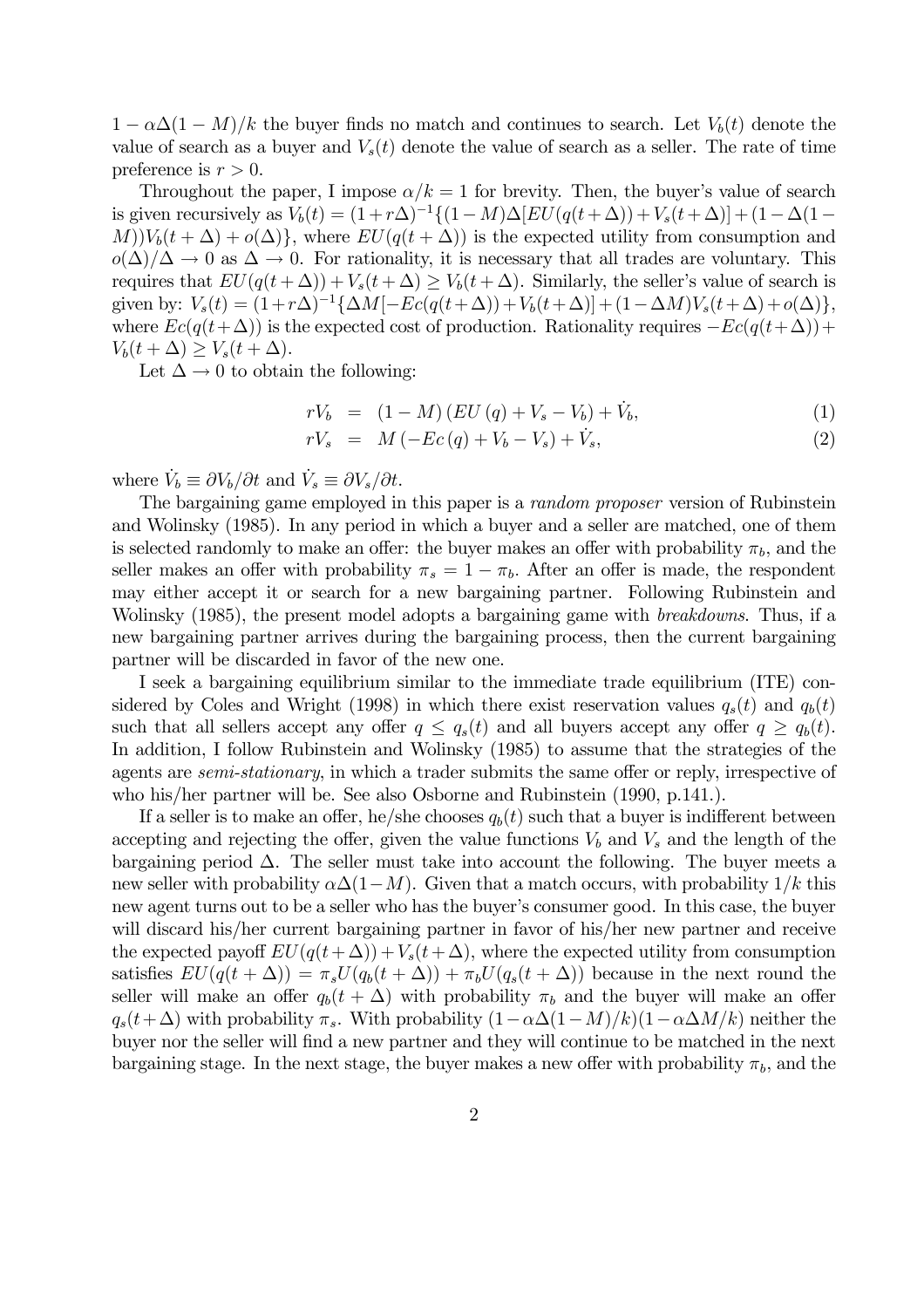seller makes a new offer with probability  $\pi_s$ . With probability  $(1 - \alpha \Delta (1 - M)/k) \alpha \Delta M/k$ the buyer will not find a new bargaining partner and the seller will find one in the interval  $(t, t + \Delta)$ . In that case, the seller will walk away and the buyer will be left with the value of being unattached,  $V_b(t + \Delta)$ .

Thus, with  $\alpha/k = 1$ , the seller's offer  $\{q_b(t)\}_{t=0}^{\infty}$  must satisfy:

$$
U(q_b(t)) + V_s(t) = \frac{1}{1+r\Delta} \{ \Delta (1-M) [EU(q(t+\Delta)) + V_s(t+\Delta)] + (1-\Delta(1-M))(1-\Delta M) [EU(q(t+\Delta)) + V_s(t+\Delta)] + (1-\Delta(1-M)) \Delta MV_b(t+\Delta) + o(\Delta) \},
$$
\n(3)

where the right-hand side of (3) is the expected value of rejecting  $q_b(t)$ .

Similarly, when a buyer is to make an offer, he/she chooses his/her offer such that a seller is indifferent between accepting  $q_s(t)$  and rejecting it. Thus, the buyer's offer  $\{q_s(t)\}_{t=0}^{\infty}$  must satisfy:

$$
-c(q_s(t)) + V_b(t) = \frac{1}{1+r\Delta} \{ \Delta M \left[ -Ec(q(t+\Delta)) + V_b(t+\Delta) \right] + (1 - \Delta(1-M))(1 - \Delta M) \left[ -Ec(q(t+\Delta)) + V_b(t+\Delta) \right] + \Delta(1-M)(1 - \Delta M) V_s(t+\Delta) + o(\Delta) \}.
$$
 (4)

Note that, as is clear from (3) and (4),  $q_b(t)$  and  $q_s(t)$  are not only functions of t, but also functions of  $\Delta$ . In what follows, I focus on the limit as  $\Delta \to 0$ , and derive a single differential equation that describes the price level.

**Proposition 1** In the limit as  $\Delta \to 0$ ,  $\lim_{\Delta \to 0} q_b(t) = \lim_{\Delta \to 0} q_s(t) \equiv q(t)$  for any t, and the bargaining outcome satisfies

$$
\frac{\pi_b U'(q)}{\pi_s c'(q)} = \frac{(M+r) U(q) - MV_b + (M+r)V_s - U'(q) \dot{q} - \dot{V}_s}{-(1-M+r) c(q) - (1-M)V_s + (1-M+r)V_b + c'(q) \dot{q} - \dot{V}_b}.
$$
(5)

In steady state, it satisfies

$$
\frac{U'(q)}{c'(q)} = \frac{\pi_s}{\pi_b} \frac{U(q) + V_s - V_b}{-c(q) + V_b - V_s}.
$$
\n(6)

**Proof.** See the Appendix. ■

Consider the following asymmetric Nash bargaining problem:  $\max_q[-c(q)+V_b-T_s]^{\theta}[U(q)+$  $V_s - T_b]^{1-\theta}$ , from which the bargaining outcome satisfies

$$
\frac{U'(q)}{c'(q)} = \frac{\theta}{1-\theta} \frac{U(q) + V_s - T_b}{-c(q) + V_b - T_s},\tag{7}
$$

where  $T_b$  and  $T_s$  are the threats for the buyer and the seller, respectively, and  $\theta$  represents the exogenous bargaining power of the seller. The threat represents the payoff when the negotiation fails. Coles and Wright (1998) assumed  $(T_b, T_s) = (0, 0)$ , which corresponds to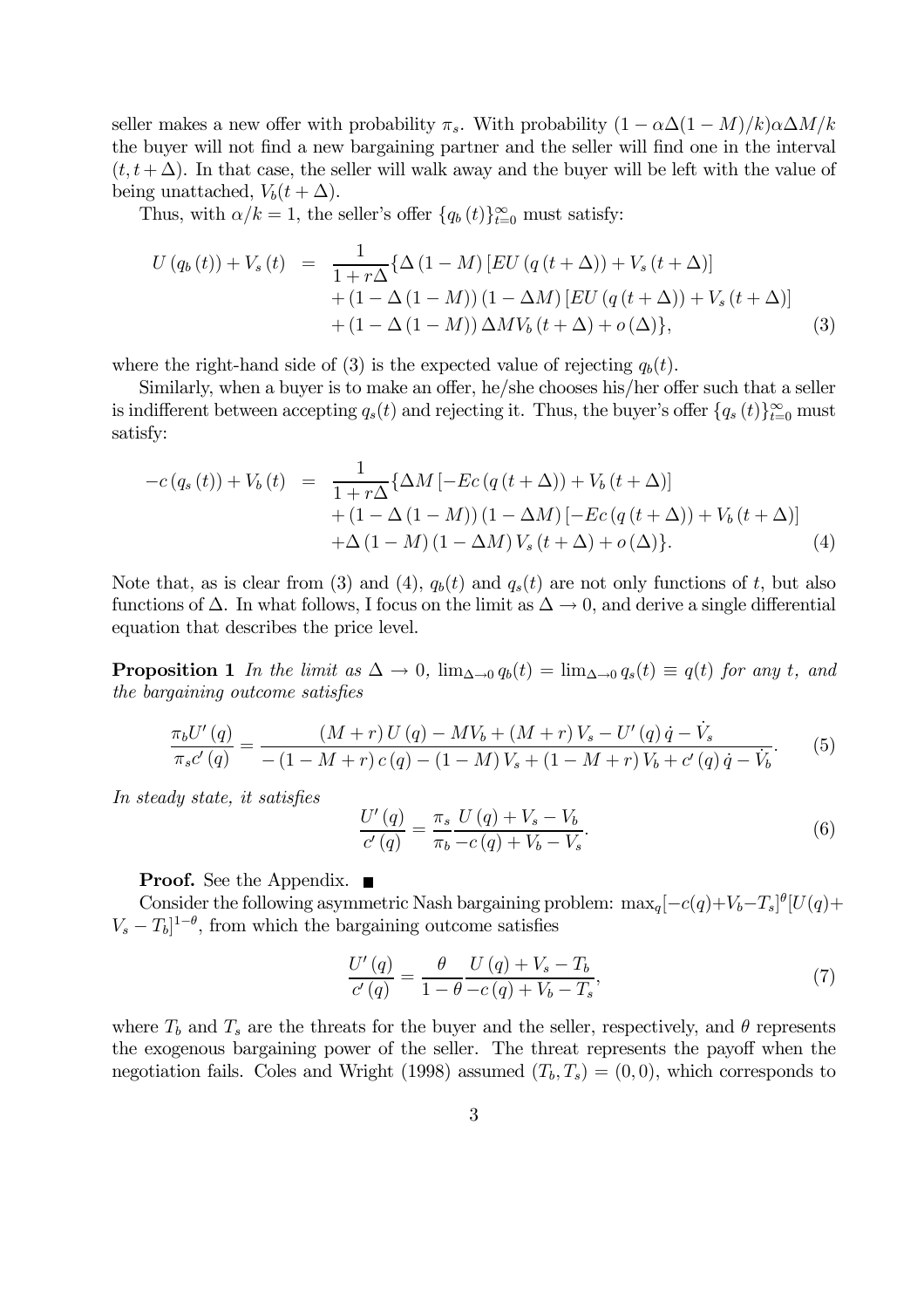Rubinstein (1982). This implies that the bargaining parties negotiate over time as if there was nobody else in the market, and this specification is somewhat *ad hoc*.

The bargaining outcome (6) corresponds to the Nash solution with  $(T_b, T_s)=(V_b, V_s)$ and  $\theta = \pi_s$ . In other words, in the steady state, the economy corresponds to the one under asymmetric Nash bargaining where the exogenous bargaining power is given by the probability of making an offer, and the threat equals the value of search.

## 3 Unique Monetary Equilibrium

From  $(1)$  and  $(2)$ , we have:

$$
\dot{V} = (1+r)V - (1-M)U(q) - Mc(q), \qquad (8)
$$

where  $V \equiv V_b - V_s$ . Use (1) and (2) to eliminate  $\dot{V}_b$  and  $\dot{V}_s$  from (5) to obtain:

$$
\dot{q} = \pi_s \frac{(M+r) U(q) - Mc(q)}{U'(q)} - \pi_b \frac{(1-M) U(q) - (1-M+r) c(q)}{c'(q)} \equiv G(q). \tag{9}
$$

A monetary equilibrium is given by the sequence of V and q that satisfy  $(8)$ ,  $(9)$ , and the rationality condition,  $c(q) \le V \le U(q)$  or  $(1+r)c(q) \le (1-M)U(q) + Mc(q) \le (1+r)U(q)$ . The key difference from Coles and Wright  $(1998)$  is that  $(9)$  is independent of V. In other words, when the probability of a bargaining breakdown is chosen to be consistent with the market condition, the path of the price level is determined without any reference to the value of search. This result has an important implication. Consider Figure 1, in which the steady state monetary equilibrium is given by the intersection between the  $\dot{q}=0$  locus and the  $V = 0$  locus. As shown in the figure, the monetary steady state is *unique*.



Figure 1 Having established uniqueness, I turn to the issue of stability.

Proposition 2 The monetary steady state is a source.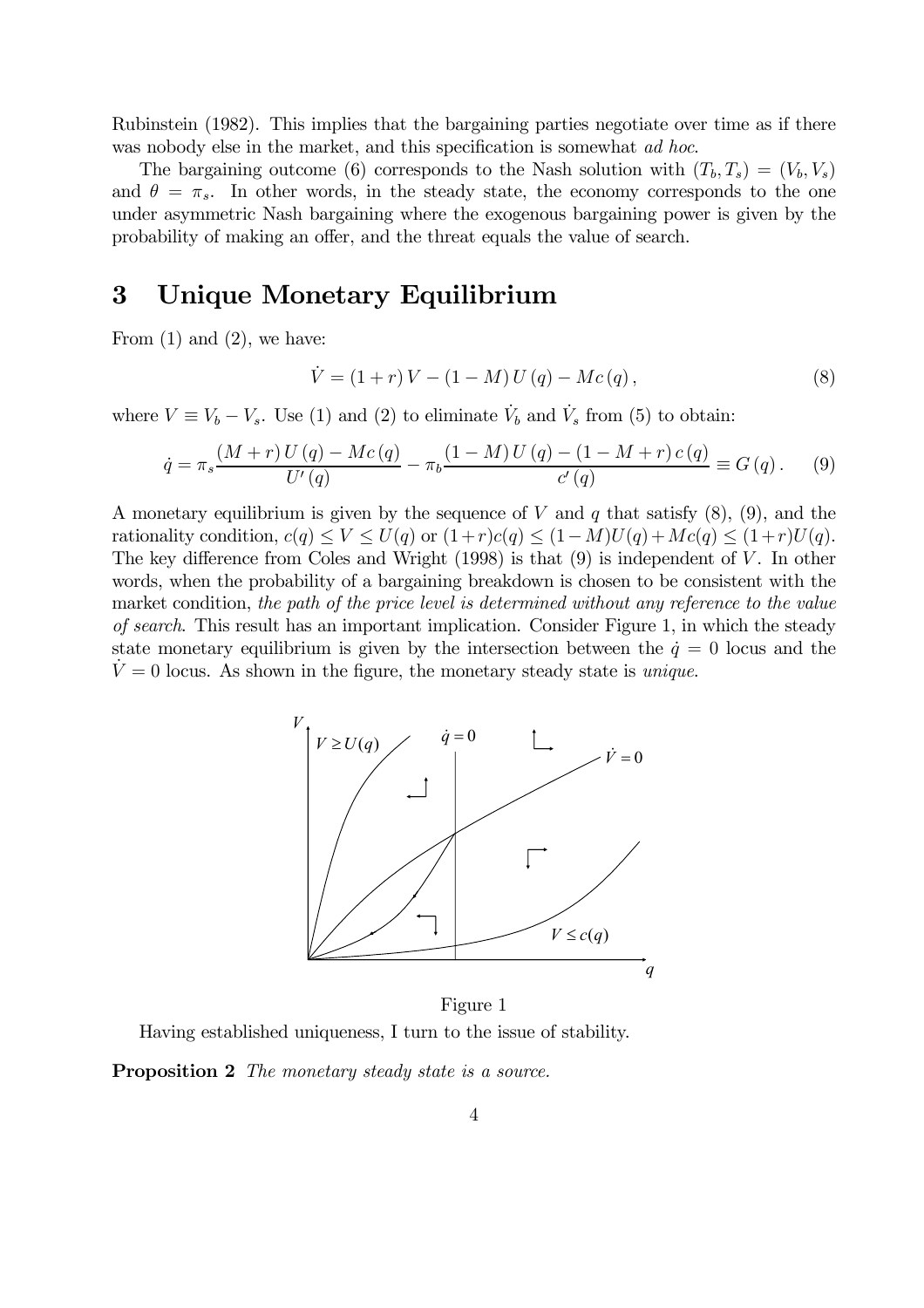#### **Proof.** In the Appendix.  $\blacksquare$

Interestingly, the unique monetary steady state is characterized by a "source" (see, for example, Azariadis, 1993). This implies that, as in the traditional models of money (Brock, 1975; Obstfeld and Rogoff, 1983) there is a path leading to the non-monetary equilibrium  $(0, 0)$ . Absence of a state variable suggests that there is a continuum of self-fulfilling "hyperinflationary" non-stationary equilibria, just as in the traditional models. In addition, since all other divergent paths will eventually violate one of the rationality conditions, there is a unique monetary equilibrium, in which the economy stays in the monetary steady state at any moment in time.

To highlight the (rather stark) difference between this economy and the one presented in Coles and Wright (1998), let us introduce a fixed cost of production,  $c(0) = \bar{c} > 0$ , just as in Coles and Wright (1998), who showed that with this fixed cost there are two monetary steady states, and studied nonlinear dynamics around the steady states. Multiple equilibria are possible in their model because their  $\dot{q} = 0$  locus is an upward-sloping curve. As shown in Figure 1, the  $\dot{q} = 0$  locus is a vertical line in this model. This implies that the number of monetary equilibria is invariant to the introduction of a fixed cost.

What does a fixed cost do in this economy? Since any steady state must satisfy  $(1+r)V =$  $(1-M)U(q)+Mc(q)$ , it is easy to verify that as  $q \to 0$ ,  $V \to (1+r)^{-1}[(1-M)U(0)+Mc(0)] =$  $(1 + r)^{-1}M\bar{c} < \bar{c} = c(0)$ , which violates the seller's rationality  $V \geq c(q)$ . Thus, the nonmonetary steady state  $(q = 0)$  cannot be an equilibrium. In other words, with a fixed cost, the monetary steady state is the only equilibrium. Interestingly, in this economy, a fixed cost simply rules out the non-monetary equilibrium without introducing multiple monetary equilibria. To be more specific, the hyperinflationary paths are ruled out by a fixed cost. This resembles the way in which hyperinflationary paths are ruled out in the traditional monetary models (Brock, 1975; Obstfeld and Rogoff, 1983).

### 4 Conclusion

An interesting implication of the model in this paper is that even in a model where money is valued because of search frictions, the path of the price level is fully determined without any reference to the value of search. This suggests an interesting dichotomy between the unit-ofaccount role of money and the medium-of-exchange role of money. This property is new in the literature. Important future research is to explore the degree to which this dichotomy is true. This line of inquiry will contribute to the recent debate on whether the price dynamics can be understood without explicitly modeling monetary frictions (Woodford, 2003).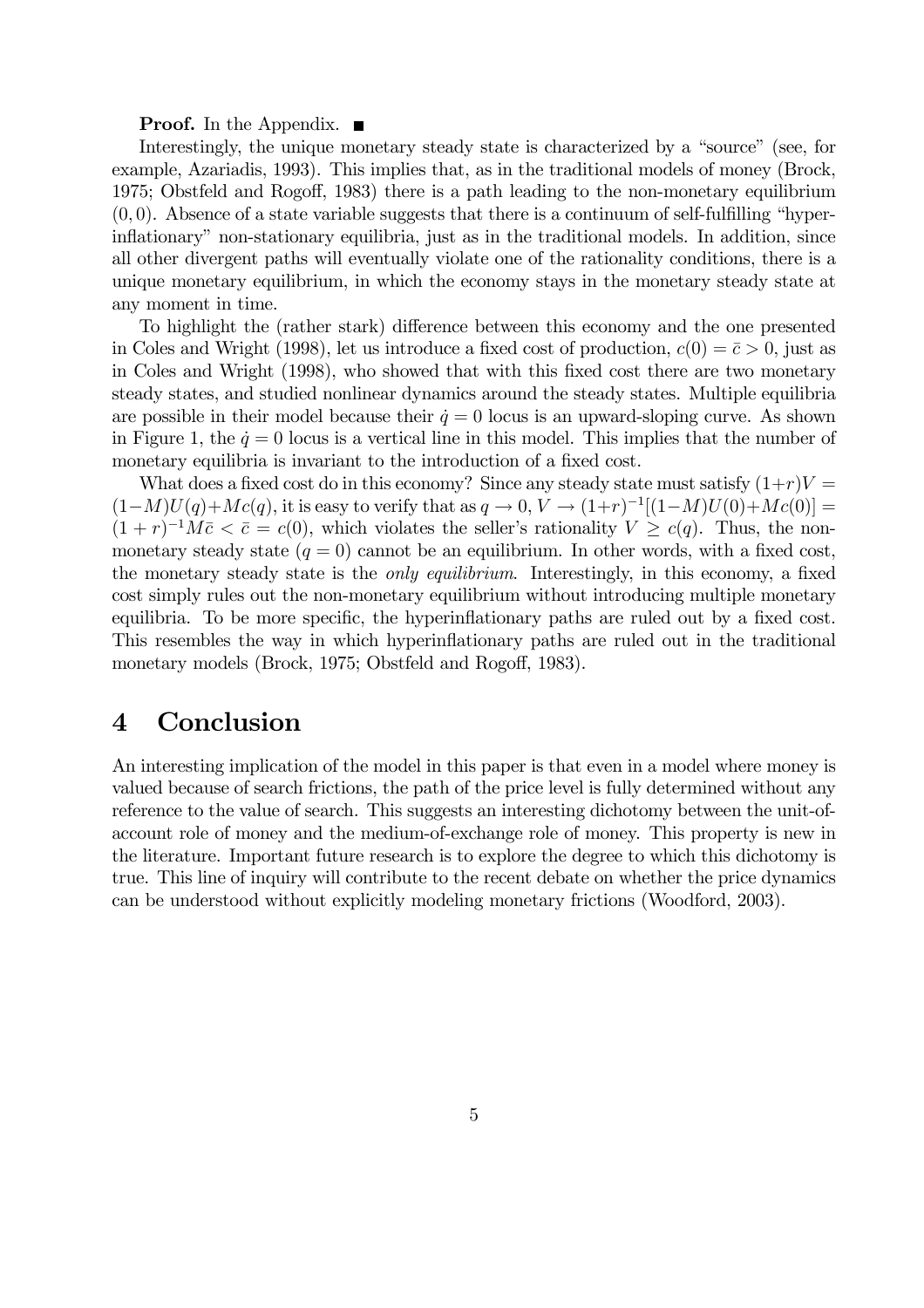# Appendix

### A Proof of Proposition 1

The proof requires several steps.

**Lemma 3**  $V_b$  and  $V_s$  are uniformly bounded.

**Proof.** Let  $\hat{q}$  be the solution to  $U(\hat{q}) = c(\hat{q})$ . From rationality  $c(q) \leq V \leq U(q)$  it is evident that  $q(t+\Delta) \leq \hat{q}$  holds for all t and  $\Delta$ . In other words, q is bounded by  $\hat{q}$ . Thus, the maximum possible lifetime utility an agent can get is  $U(\hat{q})/r$ . Thus,  $V_b$  and  $V_s$  are bounded from above. Furthermore, the value functions are bounded below by 0. Therefore,  $V_b$  and  $V_s$  are uniformly bounded.  $\blacksquare$ 

**Lemma 4**  $\varepsilon(t) \equiv q_s(t) - q_b(t)$  converges to zero at rate  $\Delta$  as  $\Delta \rightarrow 0$ .

**Proof.** Multiply (3) by  $(1 + r\Delta)$ , rearrange terms, divide both sides by  $\Delta$ , and take the limit as  $\Delta \rightarrow 0$  to obtain

$$
\lim_{\Delta \to 0} \frac{U(q_b(t)) - [\pi_s U(q_b(t + \Delta)) + \pi_b U(q_s(t + \Delta))]}{\Delta}
$$
\n
$$
= -M \left[ EU(q(t)) + V_s(t) \right] - r \left[ U(q_b(t)) + V_s(t) \right] + MV_b(t) + \dot{V}_s. \tag{10}
$$

Similarly, multiply (4) by  $(1 + r\Delta)$ , rearrange terms, divide both sides by  $\Delta$ , and take the limit as  $\Delta \rightarrow 0$  to obtain

$$
\lim_{\Delta \to 0} \frac{-c (q_s(t)) + \pi_s c (q_b(t + \Delta)) + \pi_b c (q_s(t + \Delta))}{\Delta}
$$
\n
$$
= -(1 - M) [-Ec(q(t)) + V_b(t)] - r [-c(q_s(t)) + V_b(t)] + (1 - M) V_s(t) + V_b. (11)
$$

Lemma 3 implies that (3) and (4) are finite for any  $\Delta$ . Thus, the left-hand sides of (10) and (11) are bounded. Consider the left-hand side of (10). Since  $U(q_b(t)) - \pi_s U(q_b(t + \Delta))$  –  $\pi_b U(q_s(t + \Delta)) = \pi_b [U(q_b(t)) - U(q_s(t))] - \pi_s [U(q_b(t + \Delta)) - U(q_b(t))] - \pi_b [U(q_s(t + \Delta)) U(q_s(t))$ , it is easy to show that

$$
\lim_{\Delta \to 0} \frac{U(q_b(t)) - [\pi_s U(q_b(t + \Delta)) + \pi_b U(q_s(t + \Delta))]}{\Delta}
$$
\n
$$
= \lim_{\Delta \to 0} \left[ \pi_b \frac{U(q_b(t)) - U(q_s(t))}{\Delta} - \pi_s \frac{U(q_b(t + \Delta)) - U(q_b(t))}{q_b(t + \Delta) - q_b(t)} \frac{q_b(t + \Delta) - q_b(t)}{\Delta} \right]
$$
\n
$$
= \pi_b \lim_{\Delta \to 0} \frac{U(q_b) - U(q_s)}{\Delta} - \pi_s U'(q_b) \dot{q}_s - \pi_b U'(q_s) \dot{q}_s.
$$
\n(12)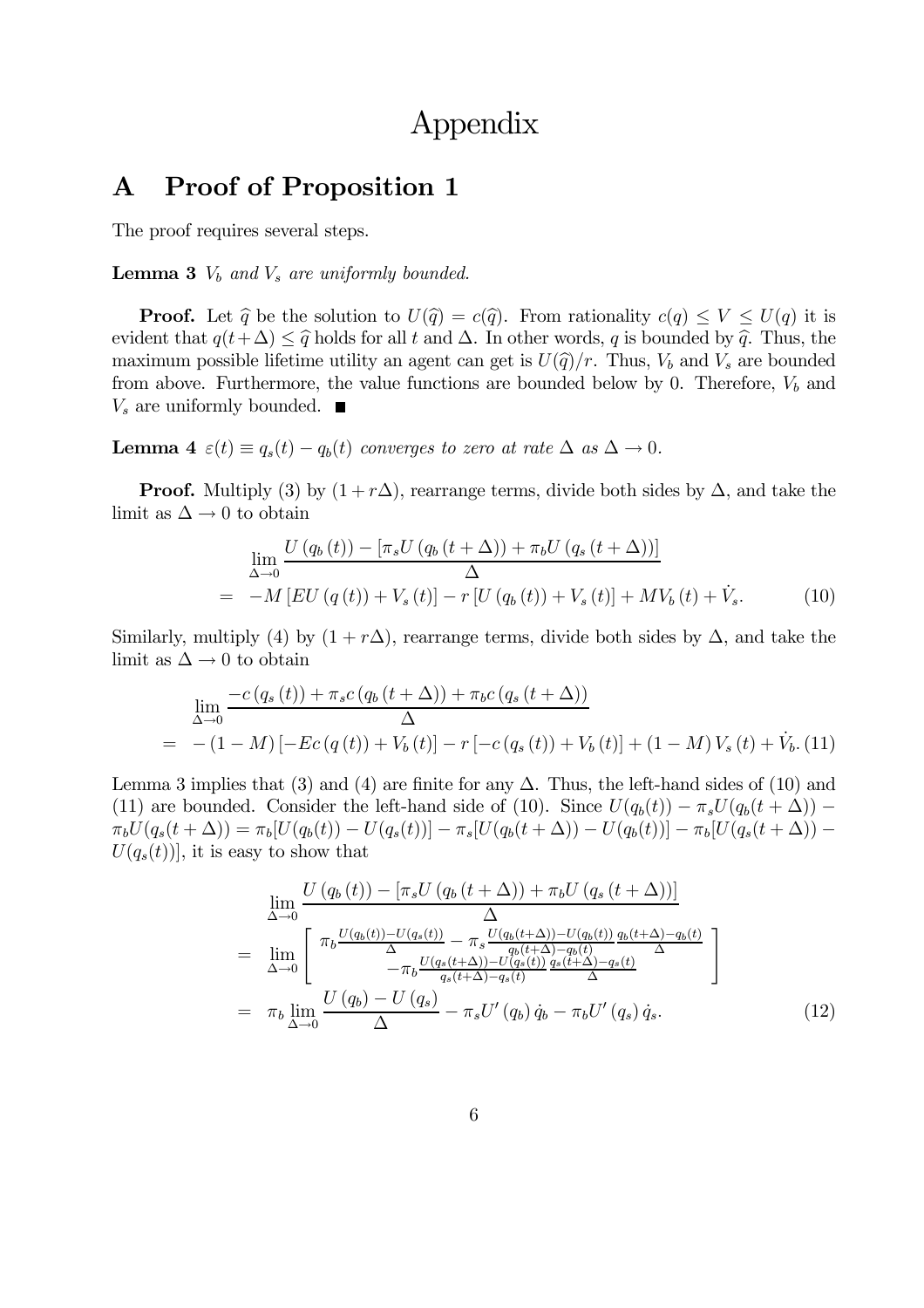Similarly, the left-hand side of (11) can be rewritten as

$$
\lim_{\Delta \to 0} \frac{-c (q_s (t)) + [\pi_{s} c (q_b (t + \Delta)) + \pi_{b} c (q_s (t + \Delta))]}{\Delta}
$$
\n
$$
= \lim_{\Delta \to 0} \left[ -\pi_s \frac{c (q_s (t)) - c (q_b (t))}{\Delta} + \pi_s \frac{c (q_b (t + \Delta)) - c (q_b (t))}{q_b (t + \Delta) - q_b (t)} \frac{q_b (t + \Delta) - q_b (t)}{\Delta} \right]
$$
\n
$$
= -\pi_s \lim_{\Delta \to 0} \frac{c (q_s) - c (q_b)}{\Delta} + \pi_s c' (q_b) \dot{q}_b + \pi_{b} c' (q_s) \dot{q}_s. \tag{13}
$$

Use  $(12)$  and  $(13)$  to rewrite  $(10)$  and  $(11)$  as

$$
\pi_b \lim_{\Delta \to 0} \frac{U(q_b) - U(q_s)}{\Delta} = -M [EU(q) + V_s] - r [U(q_b) + V_s] + MV_b
$$
  
+
$$
\pi_s U'(q_b) \dot{q}_b + \pi_b U'(q_s) \dot{q}_s + \dot{V}_s ,
$$
  

$$
\pi_s \lim_{\Delta \to 0} \frac{c(q_b) - c(q_s)}{\Delta} = -(1 - M) [-Ec(q) + V_b] - r [-c(q_s) + V_b] + (1 - M) V_s - \pi_s c'(q_b) \dot{q}_b - \pi_b c'(q_s) \dot{q}_s + \dot{V}_b ,
$$

Lemma 3 implies that the right-hand sides above are bounded. In other words,  $\lim_{\Delta\to 0}[U(q_b) U(q_s)/\Delta$  and  $\lim_{\Delta\to 0} [c(q_b) - c(q_s)]/\Delta$  have limits, and denote them as  $\Lambda_b$  and  $\Lambda_s$ , respectively. This also implies that  $\varepsilon(\Delta) \to 0$  as  $\Delta \to 0$ . Furthermore, since  $U(\cdot)$  and  $c(\cdot)$  are differentiable,

$$
\lim_{\varepsilon(\Delta)\to 0} \frac{U(q_s(t) + \varepsilon(\Delta)) - U(q_s(t))}{\varepsilon(\Delta)} \text{ and } \lim_{\varepsilon(\Delta)\to 0} \frac{c(q_s(t) + \varepsilon(\Delta)) - c(q_s(t))}{\varepsilon(\Delta)}
$$

have limits, and denote them by  $U'(q_s)$  and  $c'(q_s)$ , respectively. Thus,

$$
\Lambda_b = \pi_b \lim_{\Delta \to 0} \frac{U(q_s(t) + \varepsilon(\Delta)) - U(q_s(t)) \varepsilon(\Delta)}{\varepsilon(\Delta)} = \pi_b U'(q_s) \lim_{\Delta \to 0} \frac{\varepsilon(\Delta)}{\Delta},
$$
  

$$
\Lambda_s = \pi_s \lim_{\Delta \to 0} \frac{c(q_s(t) + \varepsilon(\Delta)) - c(q_s(t)) \varepsilon(\Delta)}{\varepsilon(\Delta)} = \pi_s c'(q_s) \lim_{\Delta \to 0} \frac{\varepsilon(\Delta)}{\Delta}.
$$

Since  $\Lambda_b$  and  $\Lambda_s$  are bounded,  $\lim_{\Delta\to 0} \varepsilon(\Delta)/\Delta$  must have a limit. Thus,  $\varepsilon(\Delta)$  converges to zero at rate  $\Delta$  as  $\Delta \rightarrow 0$ . ■

Lemma 4 states that in the limit as  $\Delta \to 0$ , it does not matter who makes an offer. This is because the first-mover advantage disappears as the interval between offers becomes negligible. In what follows, I denote  $q \equiv q_b = q_s$ .

With this result, let us complete a proof of Proposition 1. In the limit as  $\Delta \to 0$ , (3) and  $(4)$  are:

$$
-\pi_b U'(q) \lim_{\Delta \to 0} \frac{\varepsilon(\Delta)}{\Delta} = -(M+r) U(q) + M V_b - (M+r) V_s + U'(q) \dot{q} + \dot{V}_s,
$$
  

$$
-\pi_s c'(q) \lim_{\Delta \to 0} \frac{\varepsilon(\Delta)}{\Delta} = (1 - M+r) c(q) + (1-M) V_s - (1-M+r) V_b - c'(q) \dot{q} + \dot{V}_b.
$$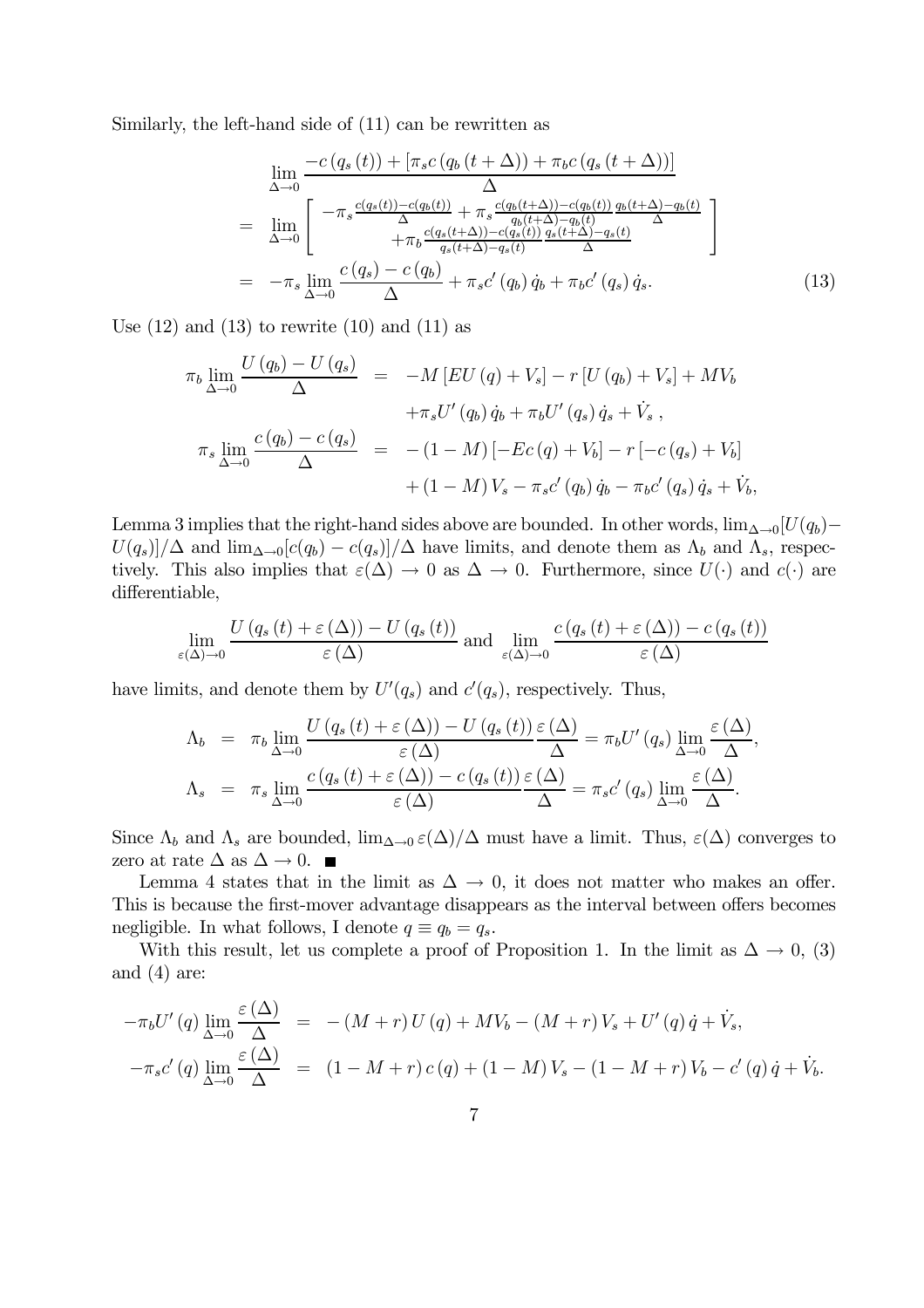An important implication of Lemma 4 is that  $\lim_{\Delta\to 0} \varepsilon(\Delta)/\Delta$  is well defined. Thus, one can eliminate  $\lim_{\Delta\to 0} \varepsilon(\Delta)/\Delta$  from these expressions to obtain

$$
\frac{\pi_b U'(q)}{\pi_s c'(q)} = \frac{(M+r) U(q) - MV_b + (M+r)V_s - U'(q) \dot{q} - \dot{V}_s}{-(1-M+r) c(q) - (1-M)V_s + (1-M+r)V_b + c'(q) \dot{q} - \dot{V}_b}.
$$

Use  $(1)$  and  $(2)$  to rewrite it as

$$
\frac{\pi_b U'(q)}{\pi_s c'(q)} = \frac{(1+r)[U(q) + V_s - V_b] - U'(q(t))\dot{q} + \dot{V}_b - \dot{V}_s}{(1+r)[-c(q) + V_b - V_s] + c'(q)\dot{q} + \dot{V}_s - \dot{V}_b}.
$$

## B Proof of Proposition 2

In matrix form, the system of differential equations  $(8)$ – $(9)$  is given by

$$
\begin{bmatrix}\n\dot{q} \\
\dot{V}\n\end{bmatrix} = \begin{bmatrix}\nG(q) \\
-(1-M)U(q) - Mc(q) + (1+r)V\n\end{bmatrix}.
$$
\n(14)

The Jacobian of the system is

$$
J = \left[ \begin{array}{cc} G'(q) & 0 \\ -(1-M) U'(q) - M c'(q) & 1+r \end{array} \right].
$$

The determinant of the Jacobian matrix is det  $J = (1 + r) G'(q)$ , and the trace is tr $J =$  $G'(q) + 1 + r$ . Furthermore,  $(\text{tr} J)^2 - 4 \det J = [G'(q) - 1 - r]^2 > 0$ . Therefore, a steady state is a saddle if  $G'(q) < 0$  and is a source if  $G'(q) > 0$ . See, for example, Azariadis (1993, p.135).

From (9), it is easy to obtain

$$
G'(q) = \pi_s \frac{(M+r) U'(q) - Mc'(q)}{U'(q)} - \pi_b \frac{(1-M) U'(q) - (1-M+r) c'(q)}{c'(q)} - \pi_s \frac{[(M+r) U(q) - Mc(q)] U''(q)}{U'(q)^2} + \pi_b \frac{[(1-M) U(q) - (1-M+r) c(q)] c''(q)}{c'(q)^2}.
$$

The last two terms are positive because  $(1 - M + r)c(q) \leq (1 - M)U(q)$  and  $Mc(q) \leq$  $(r + M)U(q)$  are satisfied in any monetary equilibrium. Consider the sum of the first two terms, which is positive if and only if

$$
\pi_s (M+r) - M \pi_b \frac{(1-M) U (q) - (1-M+r) c (q)}{(M+r) U (q) - Mc (q)}
$$
  
> 
$$
(1-M) \pi_s \frac{(M+r) U (q) - Mc (q)}{(1-M) U (q) - (1-M+r) c (q)} - \pi_b (1-M+r),
$$

which follows from the fact that the steady state q solves  $G(q)=0$ , or equivalently:

$$
\frac{U'(q)}{c'(q)} = \frac{\pi_s}{\pi_b} \frac{(M+r) U(q) - Mc(q)}{(1-M) U(q) - (1-M+r) c(q)}.
$$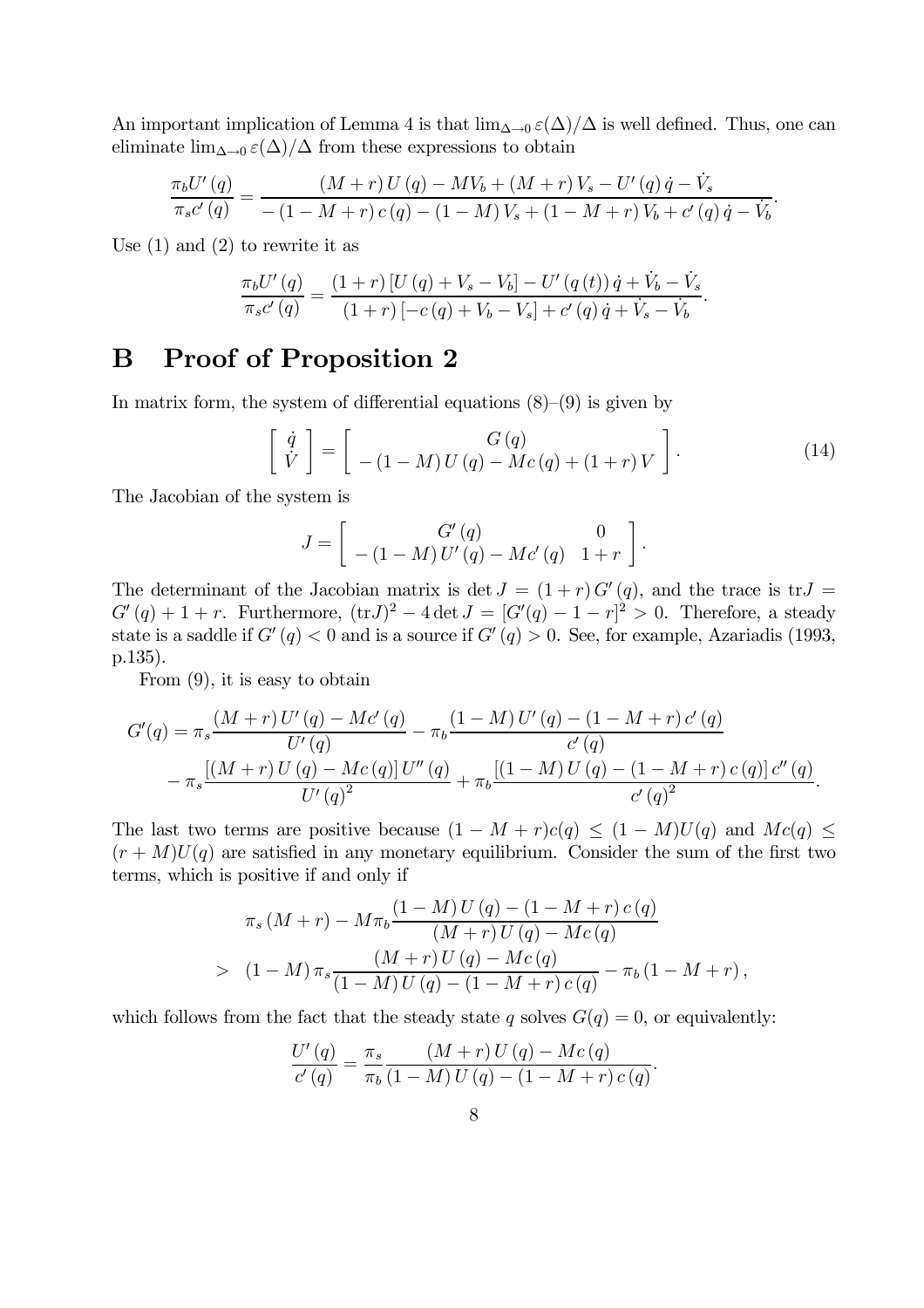Rewrite the condition further to obtain

$$
\frac{\left[\left(1-M+r\right)\left(M+r\right)-M\left(1-M\right)\right]\pi_{b}U\left(q\right)}{\left(M+r\right)U\left(q\right)-Mc\left(q\right)} > \frac{\left[\left(M+r\right)\left(1-M+r\right)-\left(1-M\right)M\right]\pi_{s}c\left(q\right)}{\left(1-M\right)U\left(q\right)-\left(1-M+r\right)c\left(q\right)},
$$

where the denominators of both sides are positive. Notice that  $(1-M+r)(M+r)-M(1 M = (1 + r)r > 0$ . Thus,

$$
\frac{\pi_b U(q)}{(M+r) U(q) - Mc(q)} > \frac{\pi_s c(q)}{(1-M) U(q) - (1-M+r) c(q)},
$$

or

$$
\frac{U(q)}{c(q)} > \frac{\pi_s}{\pi_b} \frac{(M+r) U(q) - Mc(q)}{(1-M) U(q) - (1-M+r) c(q)} = \frac{U'(q)}{c'(q)}.
$$

Thus, if  $Uc' > U'c$ , then  $G'(q) > 0$ . Notice that  $Uc' > U'c \Leftrightarrow \frac{c'}{c}q > \frac{U'}{U}q$ . Since the utility function is assumed to be more concave than the cost function, this condition is satisfied.